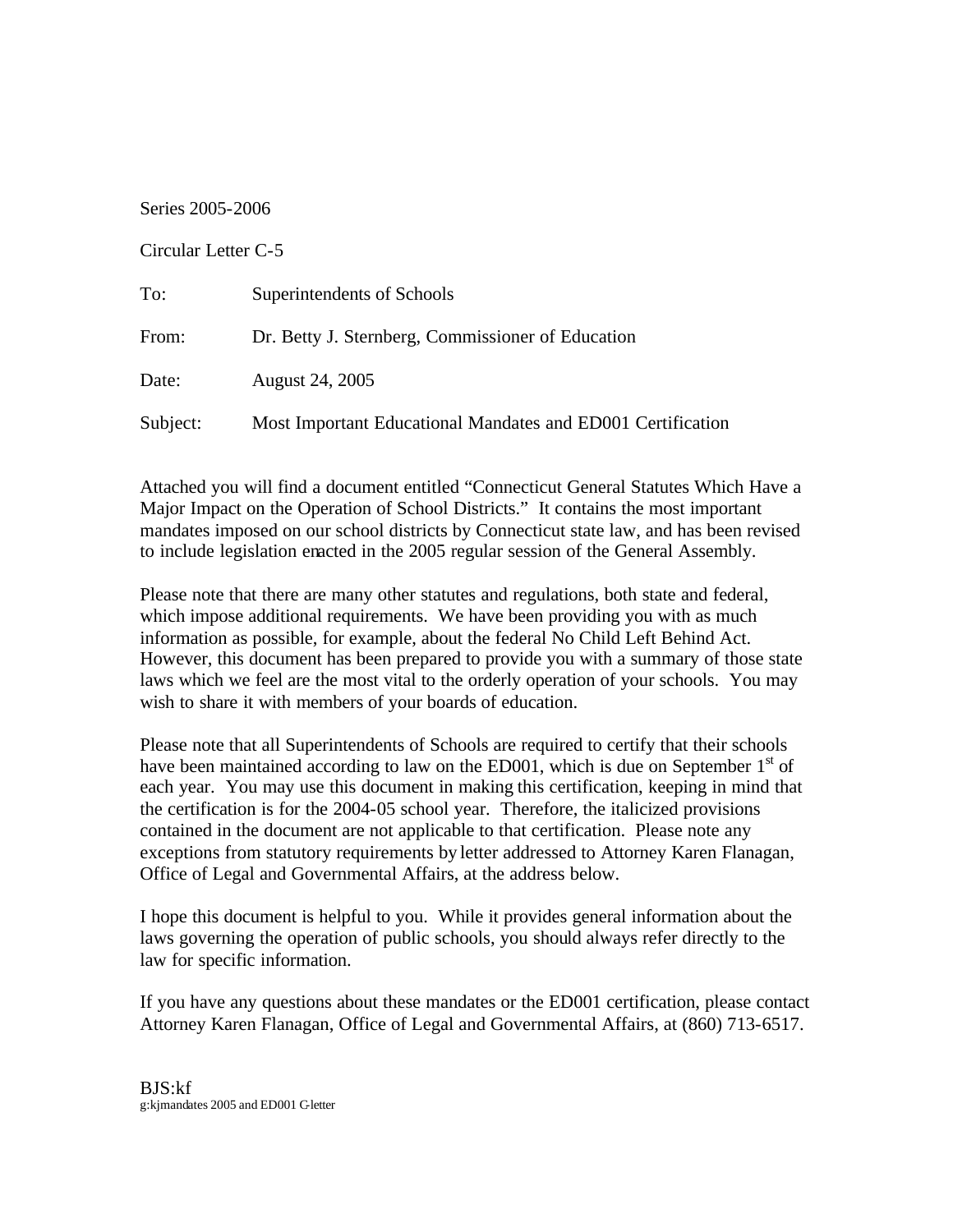## **CONNECTICUT GENERAL STATUTES WHICH HAVE A MAJOR IMPACT ON THE OPERATION OF SCHOOL DISTRICTS**

**Note:** Provisions which represent new requirements appear in italics.

Section **10-220(a)** describes the **duties of boards of education**. It provides as follows:

Each local or regional board of education shall maintain good public elementary and secondary schools, **implement the educational interests of the state** as defined in section 10-4a and provide such other educational activities as in its judgment will best serve the interests of the school district; provided any board of education may secure such opportunities in another school district in accordance with provisions of the general statutes and shall **give all the children of the school district as nearly equal advantages as may be practicable**; shall provide an appropriate learning environment for its students which includes (1) adequate instructional books, supplies, materials, equipment, staffing, facilities and technology, (2) equitable allocation of resources among its schools, (3) proper maintenance of facilities, and (4) a safe school setting; shall have charge of the schools of its respective school district; shall make a **continuing study of the need for school facilities** and of a **long-term school building program** and from time to time make recommendations based on such study to the town; shall adopt and implement an **indoor air quality program** that provides for ongoing maintenance and facility reviews necessary for the **maintenance and improvement of the indoor air quality** of its facilities; shall report annually to the Commissioner of Education on the condition of its facilities and the action taken to implement its long-term school building program and indoor air quality program, which report the Commissioner of Education shall use to prepare an annual report that said commissioner shall submit in accordance with section 11-4a to the joint standing committee of the General Assembly having cognizance of matters relating to education; shall advise the Commissioner of Education of the relationship between any individual school building project pursuant to chapter 173 and such long-term school building program; shall have the **care, maintenance and operation of buildings, lands, apparatus and other property** used for school purposes and at all times shall **insure all such buildings and all capital equipment** contained therein against loss in an amount not less than eighty per cent of replacement cost; shall determine the number, age and **qualifications of the pupils to be admitted** into each school; shall develop and implement a **written plan for minority staff recruitment** for purposes of subdivision (3) of section 10-4a; shall **employ and dismiss the teachers** of the schools of such district subject to the provisions of sections 10-151 and 10- 158a; shall **designate the schools which shall be attended** by the various children within the school district; shall make provisions as will enable each child of school age, residing in the district to attend some public day school for the period required by law and **provide for the transportation** of children wherever transportation is reasonable and desirable, and for such purpose **may make contracts** covering periods of not more than five years; may place in an alternative school program or other suitable educational program a pupil enrolling in school who is nineteen years of age or older and cannot acquire a sufficient number of credits for graduation by age twenty-one; may arrange with the board of education of an adjacent town for the instruction therein of such children as can attend school in such adjacent town more conveniently; shall cause each child five years of age and over and under eighteen years of age who is not a high school graduate and is living in the school district to attend school in accordance with the provisions of section 10- 184, and shall perform all acts required of it by the town or necessary to carry into effect the powers and duties imposed by law. (**Please note** that pursuant to Section 10-184, a parent or person having control of a child five or six years of age has the option of not sending the child to school until age seven by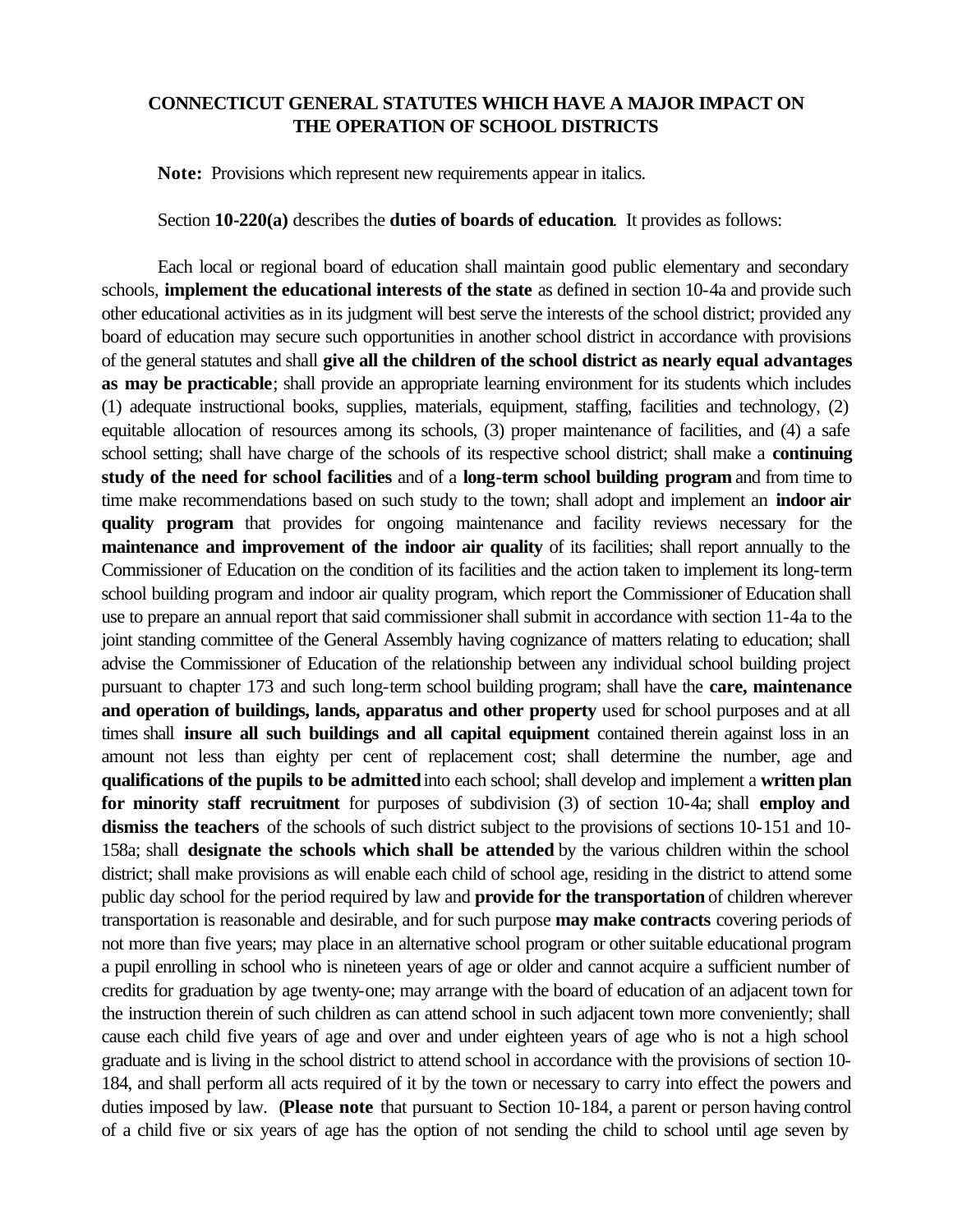personally appearing at the school district office and signing an option form. The school district must provide information about the educational opportunities available in the school system. **Students must stay in school until age 18** unless a parent or other person having control over them consents to their leaving school at 16 or 17.)

Each school district must prescribe **rules for the management, studies, classification and discipline of the public schools**, including the selection and use of nondiscriminatory texts, supplementary books, library books, supplies, materials and equipment as it deems necessary to meet the needs of instruction in its schools; adopt and **implement policies and procedures** concerning (1) homework, attendance, promotion and retention, (2) drug and alcohol use, sale and possession on school property, (3) youth suicide prevention and attempts, (4) truancy, (5) the encouragement parent-teacher communication*,*  and (6) weighted grading for honors and advanced placement courses, (7) the existence of bullying in its schools, and (8) ensuring that time is available each school day for the recitation of the pledge of allegiance. **Promotion and graduation policies** must be revised to ensure that such policies foster student achievement and reduce the incidence of social promotion and local boards must specify the **basic skills necessary for graduation** for classes graduating in 2006 and thereafter. Each local and regional board of education is responsible for providing and displaying **flags** in each classroom. (Sections **10-18a, 10-198a, 10-221, 10-222d, 10-223a, 10-228, 10-230** and **10-223a**)

Sections **10-16b, 10-18, 10-19, 10-220(b)** and **10-221a** obligate school districts to (1) offer **prescribed courses of study** in accordance with duly adopted educational goals and student objectives **as part of a planned, ongoing and systematic program of instruction**, and (2) **require minimum credit requirements for high school graduation**. Section 10-221h requires boards to develop and implement a three-year **plan to improve the reading skills** of students in grades kindergarten through three*.* **Prescribed courses of study** pursuant to Sec. 10-16b **include** the arts; career education; consumer education; health and safety, including, but not limited to, human growth and development, nutrition, first aid, disease prevention, community and consumer health, physical, mental and emotional health, including youth suicide prevention, substance abuse prevention, safety, which may include the dangers of gang membership, and accident prevention; language arts, including reading, writing, grammar, speaking and spelling; mathematics; physical education; science; social studies, including, but not limited to, citizenship, economics, geography, government and history; and in addition, on at least the secondary level, one or more foreign languages and vocational education. Instruction must also be given in United States history, government and citizenship (Sec. 10-18); in the knowledge, skills and attitudes required to understand and avoid the effects of alcohol, of nicotine or tobacco, and drugs (Sec. 10-19); and on acquired immune deficiency syndrome (Sec. 10-19). The **minimum high school graduation requirement** is twenty credits, not fewer than four of which must be in English, not fewer than three in mathematics, not fewer than three in social studies, not fewer than two in science, not fewer than one in the arts or vocational education and not fewer than one in physical education. Beginning with high school classes graduating in 2004, students must have at least **a one-half credit course in civics and American government,** which is to be part of the credits required in social studies.

Section **10-14n** requires students in fourth, sixth, eighth and tenth grades to take a **statewide mastery test**. This section has been amended to conform to the requirements of the **No Child Left Behind Act of 2001**, and beginning in the 2005-2006 school year, statewide mastery tests must be given annually, in *March or* April, to all students enrolled in grades three to eight, inclusive and in grade ten to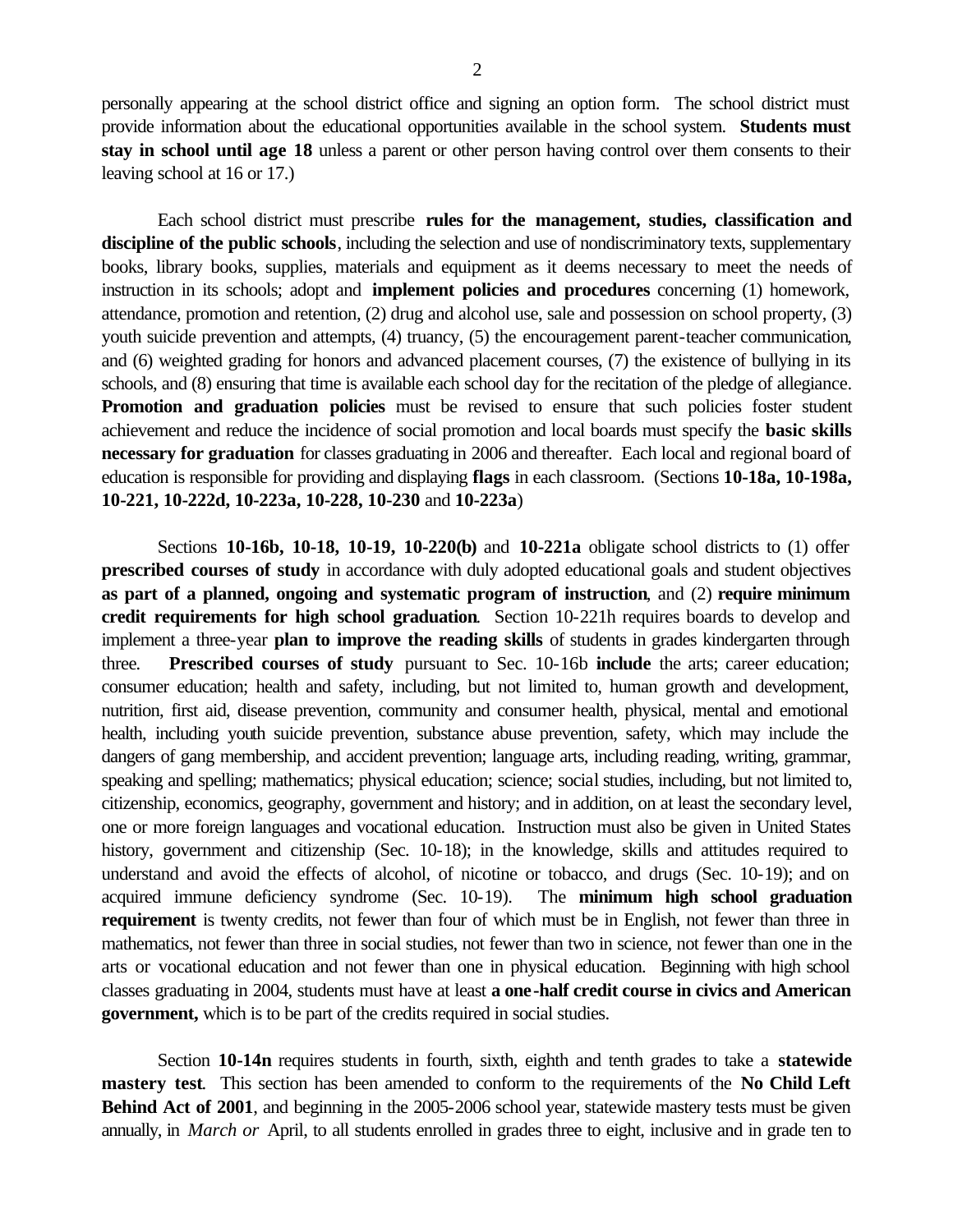measure skills in reading, writing and mathematics. Beginning in the 2007-2008, the statewide mastery test must include science. No student in grades seven through twelve shall be administered such test earlier than 9:00 am. (Please see the various circular letters and other information which has been sent to you concerning the No Child Left Behind Act, including requirements concerning adequate yearly progress and consequences for failure to meet this goal; highly qualified teaching staff; persistently dangerous schools and other provisions of this federal law.)

Pursuant to Sections **10-145 to 10-145b**, inclusive, **10-151 to 10-151c**, inclusive, **10-153 to 10- 153g**, inclusive, **10-155f, 10-156 to 10-157a**, inclusive, **10-220a, 10-221d, 10-235**, **10-236a** and **10- 76dd**, **districts must employ, evaluate and indemnify appropriately certified and qualified personnel**; **develop and implement teacher evaluation and professional development programs** ; provide **in-service training** on (1) the nature and relationship of drugs and alcohol to personality development and procedures to discourage their abuse, (2) health and mental health risk education, (3) the growth and development of exceptional children, and (4) school violence prevention and conflict resolution, (5) cardiopulmonary resuscitation and other emergency life saving procedures, (6) computer and other information technology as applied to student learning and classroom instruction, communications and data management, (7) the teaching of the language arts, reading and reading readiness for teachers in grades kindergarten to three*,* inclusive, and (8) second language acquisition in districts required to provide a program of bilingual education; and file a signed copy of its teacher and administrator collective bargaining agreements with the Commissioner of Education**. Athletic coaches** must be evaluated annually and be provided with certain rights if terminated. (Section **10-222e**) No board member shall be employed by the board of education of which he or she is a member under Section **10-232**.

Sections **10-221** and **10-233a through 10-233g**, inclusive, require school districts to (1) adopt policies governing student conduct which provide for the fair and consistent application of **disciplinary policies and procedures**, (2) afford annual notice of such policies to all pupils and their parents and guardians, and (3) comply with due process requirements in imposing discipline.

Section **10-4a** defines the **educational interests of the state** which shall include, but not be limited to the concern of the state that

- (1) each child shall have for the period prescribed in the general statutes equal opportunity to receive a suitable program of educational experiences;
- (2) each school district shall finance at a reasonable level at least equal to the minimum expenditure requirement pursuant to the provisions of section 10-262j an educational program designed to achieve this end;
- (3) in order to reduce racial, ethnic and economic isolation, each school district shall provide educational opportunities for its students to interact with students and teachers from other racial, ethnic, and economic backgrounds and may provide such opportunities with students from other communities; and
- (4) the mandates in the general statutes pertaining to education within the jurisdiction of the State Board of Education be implemented.

Section **10-226h** requires school districts to report, by July 1, 2000 and biennially thereafter, on **the programs and activities undertaken to reduce racial, ethnic and economic isolation**, including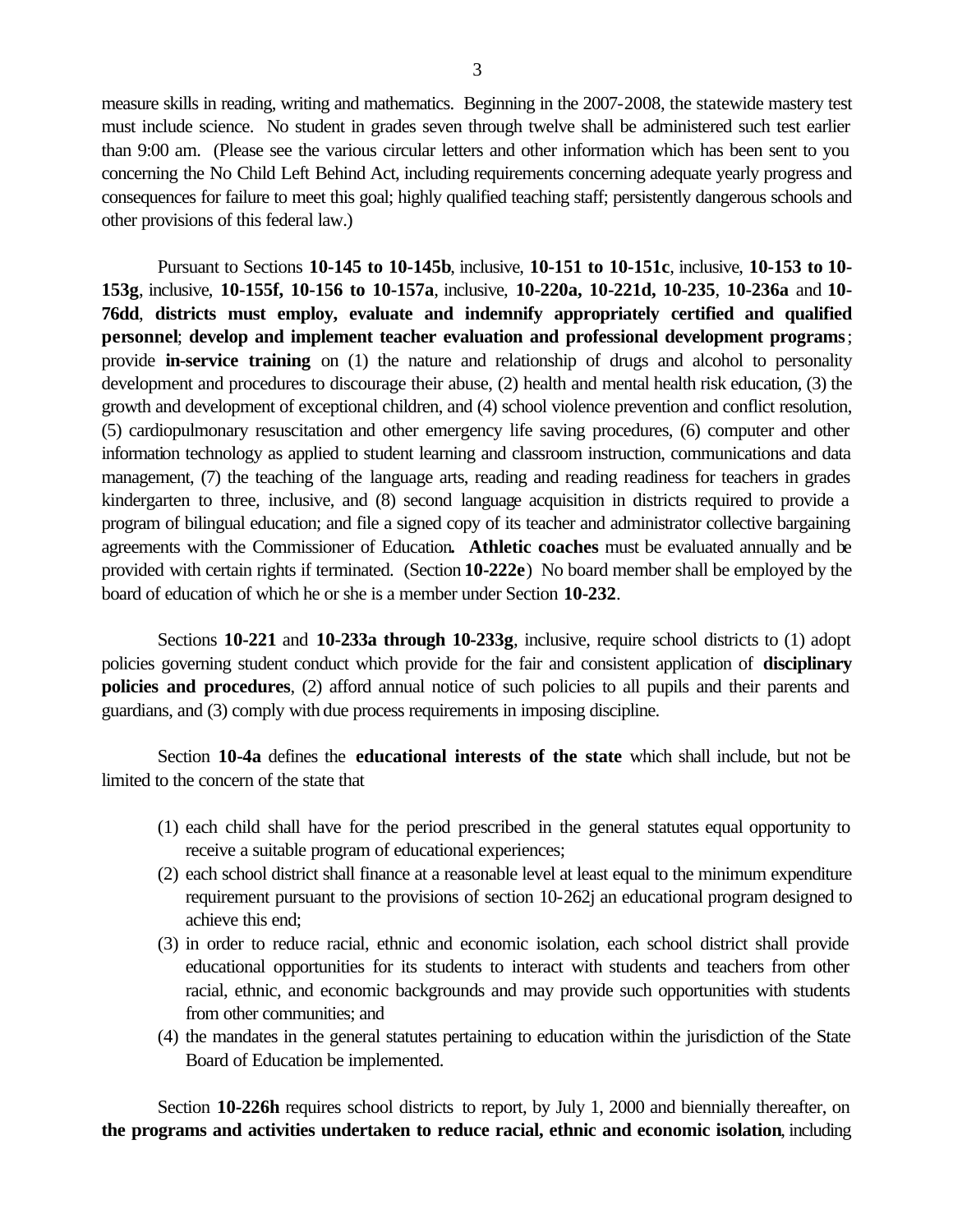information on the programs undertaken and **evidence over time of progress made** . Section **10-220**  requires each local and regional board of education to develop and implement a **written plan for minority staff recruitment.** 

School districts are required to provide at least **one hundred and eighty days** of actual school work for grades kindergarten to twelve and no less than **nine hundred hours** of actual school work for full day kindergarten and grades one to twelve and **four hundred and fifty hours** of actual school work for half-day kindergarten pursuant to Sections **10-15 and 10-16.** 

Sections **10-15c, 10-186** and **10-253** require school districts to **provide full and free access**, by transportation or otherwise, to its programs to all eligible students **without discrimination** on account of race, color, sex, religion, national origin or sexual orientation*,* including to those residing with relatives and non-relatives and to those residing in temporary shelters. Children are eligible to attend school if they attain the age of five on or before January 1 of a school year until they attain the age of twenty-one or graduate.

Section **10-220d** requires local and regional boards of education to provide **full access** to regional vocational-technical schools, regional vocational agriculture centers, interdistrict magnet schools, charter schools and interdistrict student attendance programs for the **recruitment**, other than for the purpose of interscholastic athletic competition**, of students** attending the schools under the board's jurisdiction.

School districts must provide **special education and related services** to all eligible children requiring special education pursuant to Sections **10-76a through 10-76q**. School districts have certain responsibilities for resident students requiring special education and related services who attend charter and magnet schools pursuant to Section **10-66ee** and Section **10-264l(h).** 

Sections **10-17, 10-17a** and **10-17d through 10-17g** require school districts to assess the needs of students who are speakers of languages other than English and to provide **bilingual education, English as a second language and other support services** where required and when requested by parents.

**Adult education services** must be provided for adult residents by a local or regional board of education or through cooperative arrangements or at a cooperating eligible entity or at a regional educational service center as required by Sections **10-67 through 10-73c.** 

School districts must furnish **transportation** to eligible public and private school students, including students attending charter schools and magnet schools, and develop and implement a policy for reporting of all complaints relative to school transportation safety pursuant to Sections **10-66ee, 10-97, 10-186, 10- 220, 10-221c, 10-264l, 10-277, 10-280a** and **10-281.** 

When a student enrolls in a new school district, the district must notify the student's former district, which must **transfer the student's records** no later than ten days after such notification. (Section **10- 220h***)* 

Section **10-16a** requires each local and regional board of education to provide an opportunity for **silent meditation** for teachers and students at the start of each school day.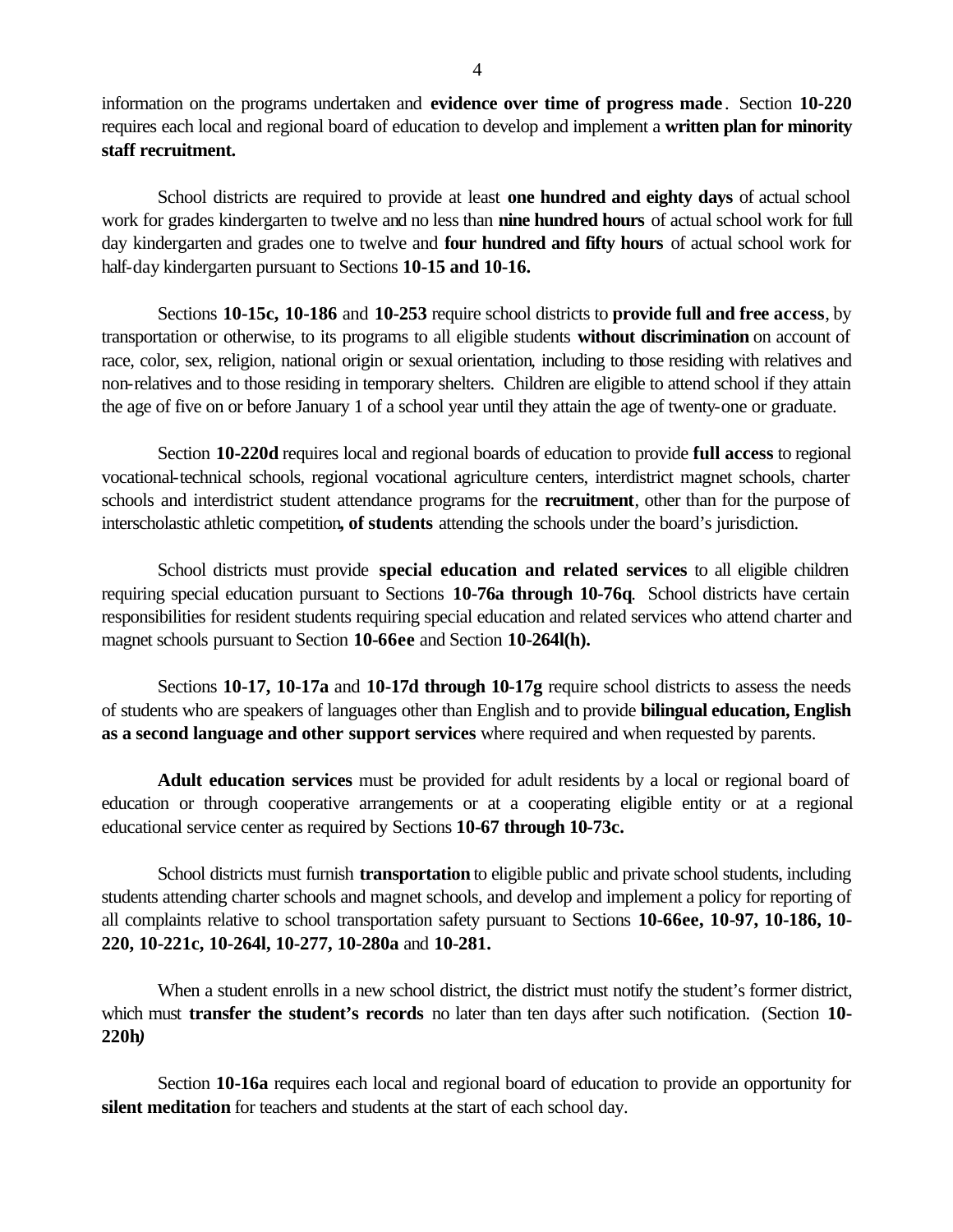Sections **10-15b** and **46b-56** require school districts to allow parents (custodial and non-custodial) **access to** the **records** of their minor children except for records containing information that is considered confidential under Section 10-154a and certain health information which is confidential pursuant to other provisions of the General Statutes. Under **Section 10-221b**, districts must establish a written, uniform policy concerning **on-campus recruiting** and access to directory information for all recruiters, including commercial, military and non-military and those representing institutions of higher education.

School districts must operate **school health programs** to ensure the well-being of their students in accordance with Sections **10-203 through 10-204a**, **10-205 through 10**-**210, 10-212, 10-212a**, and **10- 214 through 10-215** and allow students to be exempted from **family life education** programs under Section **10-16e**. A copy of the record of each **pesticide application** at a school must be maintained at the school for five years. **Pesticides may not be applied** during regular school hours or planned activities, and, at the beginning of each school year, boards must **notify parents about pesticide application** policies and pesticide applications the previous year. Boards must also establish a registry of those who want prior notice of pesticide application and provide such notice. (Sections **10-231b through 10-231d)** *Except in certain circumstances, lawn care pesticides may not be applied on the grounds of any public or private preschool or elementary school. (P.A. 05-252)* Section **10-220(a)** requires each board of education to adopt and implement an **indoor air quality program** which provides for ongoing maintenance and facility review. Prior to January 1, 2008, and every five years thereafter, boards must provide for a **uniform inspection and evaluation of the indoor air quality** of every school building constructed, extended, renovated or replaced on or after January 1, 2003. (Section **10-220(d)**) *P.A. 05- 104 requires the State Department of Education to develop and make available guidelines for the management of students with life-threatening food allergies and requires local boards to implement plans based on such guidelines not later than July 1, 2006.* 

Each local and regional board shall require each school to (1) offer full day students a **daily lunch period** of not less than twenty minutes and (2) include in the regular school day for each student enrolled in grades kindergarten to five, inclusive, **a period of physical exercise**. (Section **10-221o**) Each local and regional board shall make available for purchase by students enrolled in their schools **nutritious, low-fat drinks** when drink is available for purchase and **low-fat dairy products and fresh or dried fruit** at times when food is available for purchase. (Section 10-221p) Section 10-266w obligates school districts to provide **breakfast programs** when required.

School districts must maintain **sanitary and safe schools** in accordance with all applicable fire, safety and health codes, ordinances, regulations and laws so that no serious threat of danger exists to any lawful occupant. **Smoking in school buildings** is prohibited while school is in session or student activities are being conducted. (Sections **10-203, 10-220, 10-221, 10-231 and 19a-342**)

Section **10-221g** requires each local and regional board of education to conduct an **instructional time and facility usage assessment** in order to maximize student learning and community use of facilities. Section **10-220** requires each board to report annually to the Commissioner on the **condition of its facilities** and action taken to implement its long term school building program.

Teachers, principals, guidance counselors, paraprofessionals and coaches of intramural and interscholastic athletics must report **suspected or known abuse, or danger of abuse, of children** to the